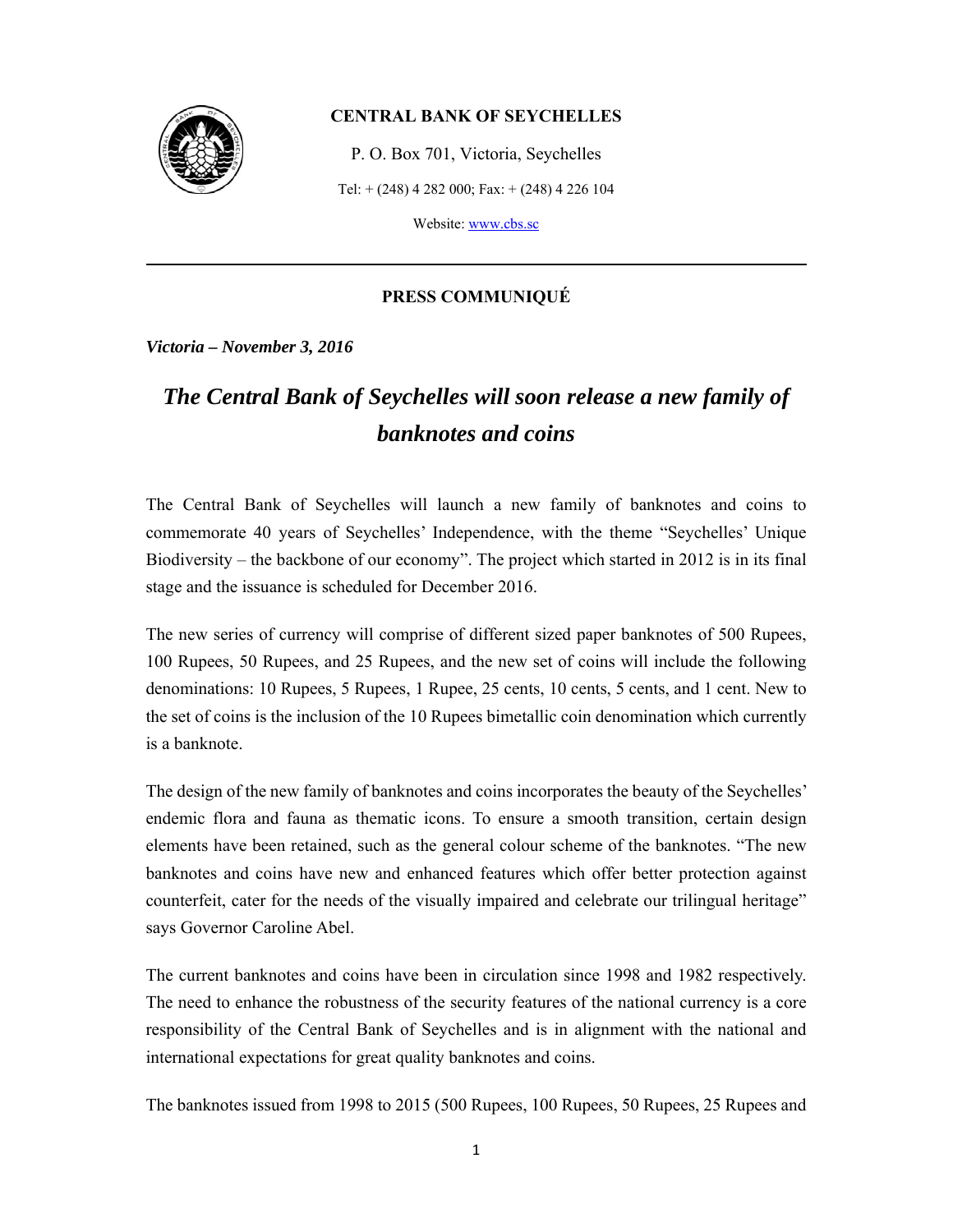10 Rupees) will remain legal tender and will be in circulation until they are officially demonetised by the Central Bank of Seychelles. The coins issued from 1982 to 2015 (5 Rupees, 1 Rupee, 25 Cents, 10 Cents, 5 Cents and 1 Cent) will remain legal tender and will co-circulate with the new series.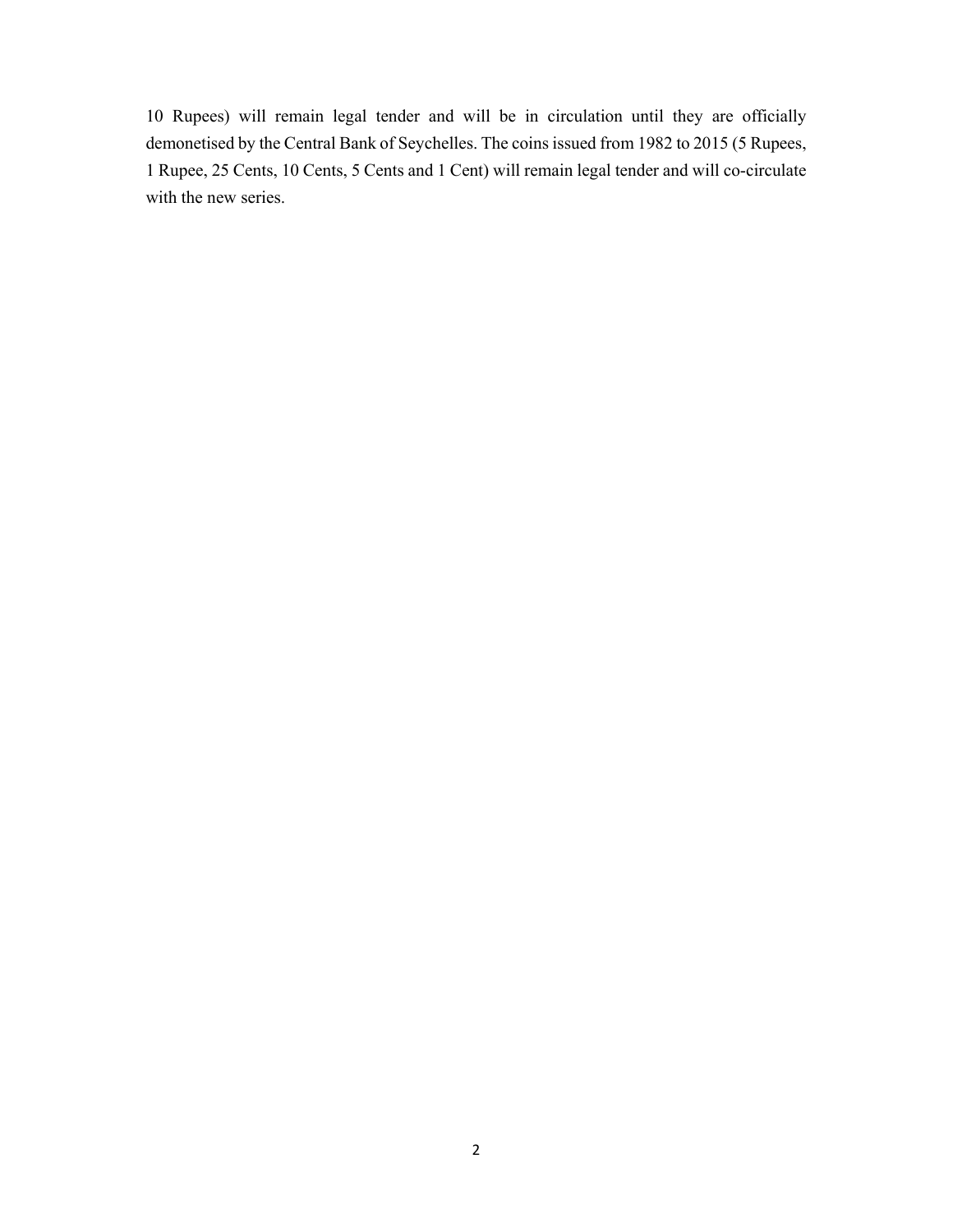# **Seychelles' New Family of Banknotes and Coins**

Four new banknotes to be issued into circulation in December 2016

### **500 Rupees**



Obverse Reverse



Centra

**Sevchelles** 

Obverse Reverse





Obverse Reverse





Obverse Reverse

3